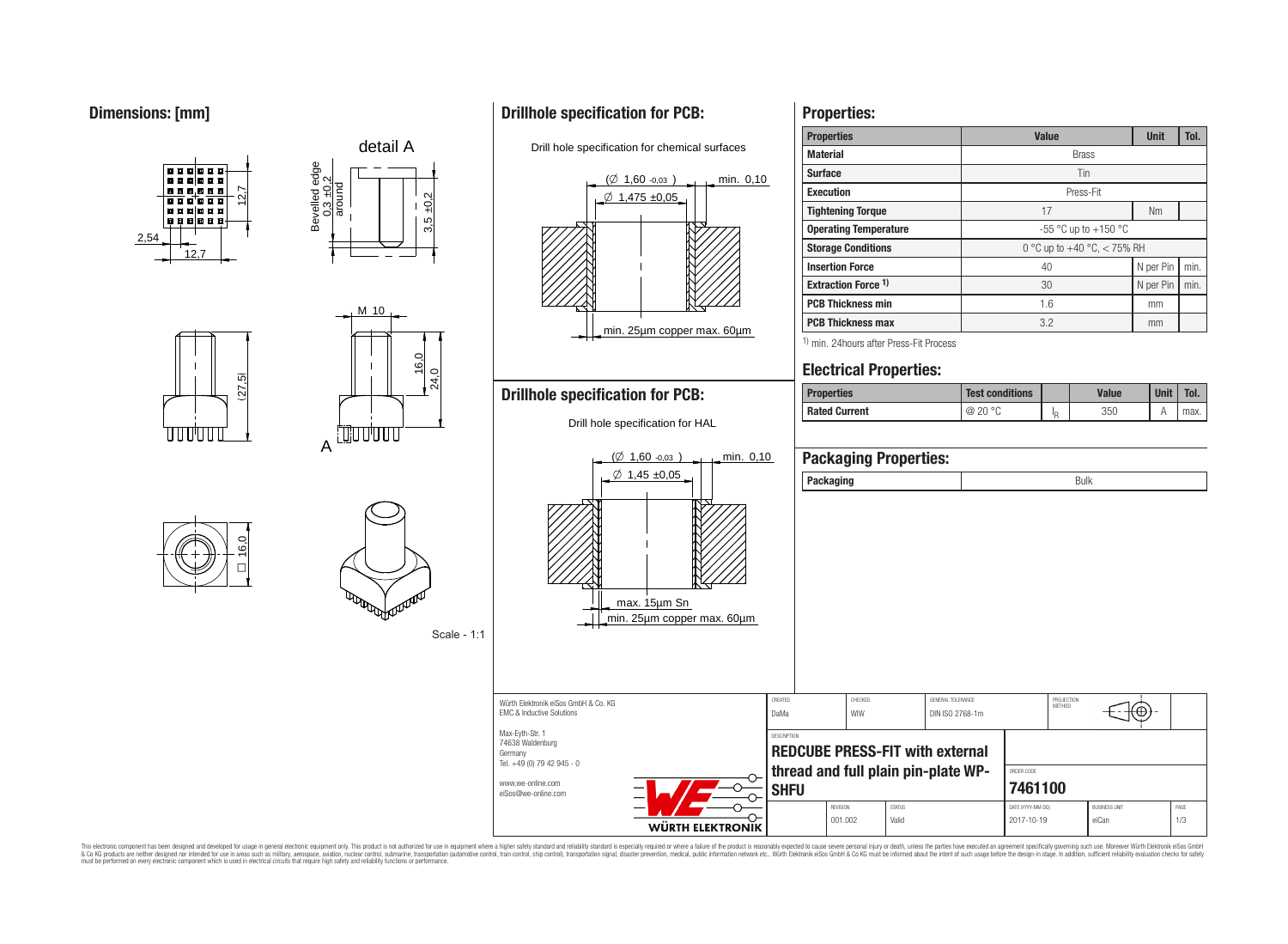# **Cautions and Warnings:**

# **The following conditions apply to all goods within the product series of WP-SHFU of Würth Elektronik eiSos GmbH & Co. KG:**

#### **General:**

All recommendations according to the general technical specifications of the data-sheet have to be complied with.

The responsibility for the applicability of customer specific products and use in a particular customer design is always within the authority of the customer.

### **Product Specific:**

Follow all instructions in the datasheet, especially:

- Drill-hole specifications.
- Wave and reflow soldering is not applicable.
- The maximum permissible torques must be complied with to prevent mechanical destruction.
- While press-fit process PCB should be supported against bending.
- Chip formation due to material displacement is permitted.

| Würth Flektronik eiSos GmbH & Co. KG<br><b>EMC &amp; Inductive Solutions</b> |                  | CREATED<br>DaMa | CHECKED<br>WIW      | GENERAL TOLERANCE<br>DIN ISO 2768-1m |                                                                               |                                 | PROJECTION<br>METHOD | $+\oplus$                     |             |
|------------------------------------------------------------------------------|------------------|-----------------|---------------------|--------------------------------------|-------------------------------------------------------------------------------|---------------------------------|----------------------|-------------------------------|-------------|
| Max-Eyth-Str. 1<br>74638 Waldenburg<br>Germany<br>Tel. +49 (0) 79 42 945 - 0 | DESCRIPTION      |                 |                     |                                      | <b>REDCUBE PRESS-FIT with external</b><br>thread and full plain pin-plate WP- |                                 |                      |                               |             |
| www.we-online.com<br>eiSos@we-online.com                                     |                  | <b>SHFU</b>     |                     |                                      |                                                                               | 7461100                         |                      |                               |             |
|                                                                              | WÜRTH ELEKTRONIK |                 | REVISION<br>001.002 | <b>STATUS</b><br>Valid               |                                                                               | DATE (YYYY-MM-DD)<br>2017-10-19 |                      | <b>BUSINESS UNIT</b><br>eiCan | PAGE<br>2/3 |

This electronic component has been designed and developed for usage in general electronic equipment only. This product is not authorized for subserved requipment where a higher selection equipment where a higher selection